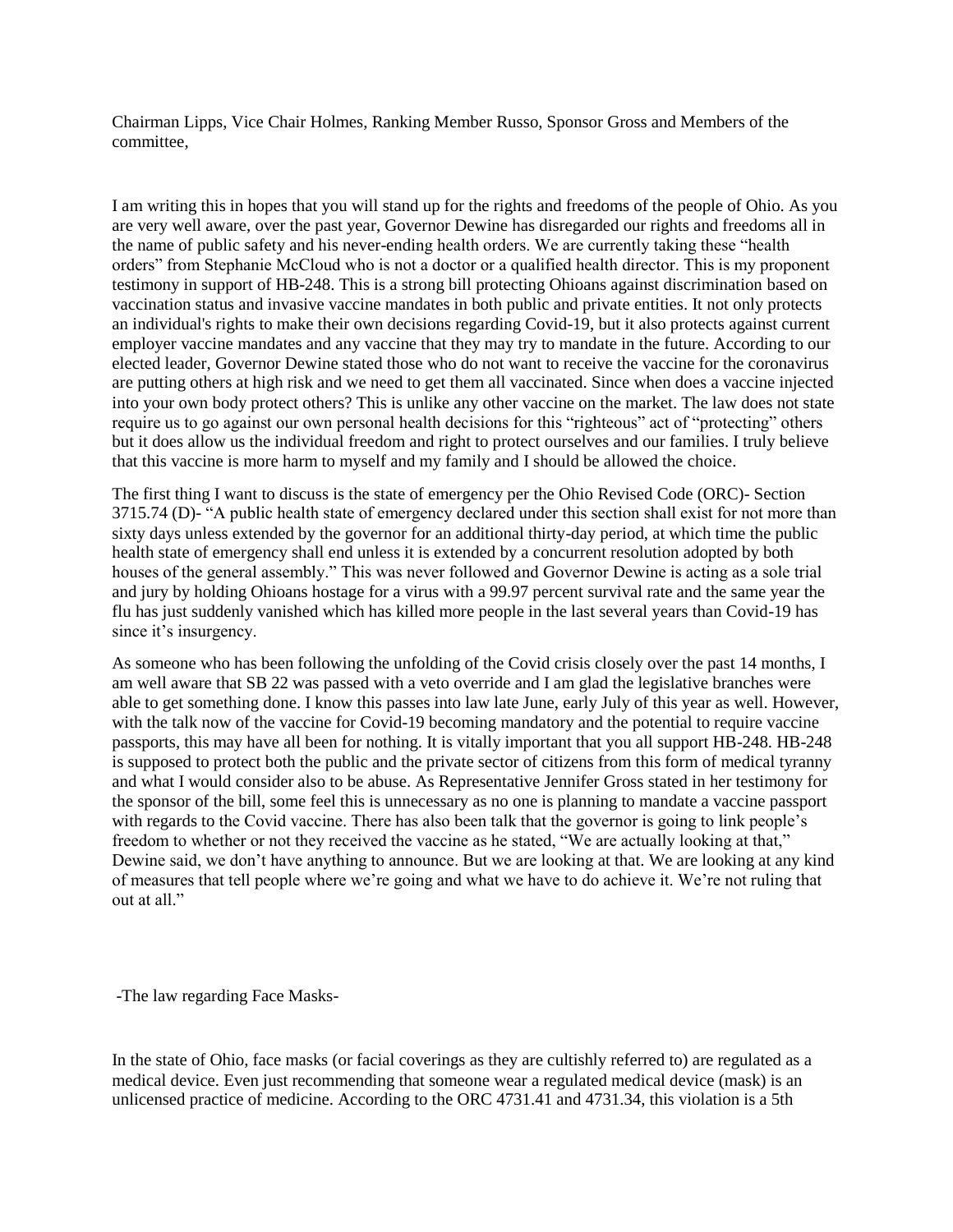degree felony. Even under licensed medical care, a person still has the right to choose whether to wear that device or not. Forcing a customer to wear a mask to enter your business is illegal under the Federal Civil Rights Law, Title II, which requires that a place of public accommodation, your business must provide free and equal access to all services and facilities, without discrimination. The Ohio law, ORC 4112.02 further prohibits you from preventing entry to the full enjoyment of this business establishment.

This law, regarding HB-248, needs to pass and become effective immediately so as for businesses who ignore the law are subject to penalties and fines. If this does not pass then as far as I am concerned our great state of Ohio has taken away our citizens liberties and there is no coming back from it. While many of the places I've contacted have stated they will not and do not plan to require a person to be vaccinated to enter, it does not mean that it will never happen. Multiple states have decided to mandate vaccine passports and if we don't enact this bill our freedom will be a constant risk. Without a bill to protect against our personal choice of vaccines, companies will state the following, "this is our private business and we can do as we please". These businesses are violating Ohio law under the ORC. I personally encountered a business just last week that refused me service and would not allow me to purchase the items I had already been collecting in the store once they were made aware I was not wearing a face mask. I was given the ultimatum of "wear a mask or leave without your items." I chose to leave without my items because that was the only choice I felt I was in control over and had the FREEDOM to do. This is unacceptable in our great state. The mere audacity of treating other citizens as if they are diseased parasites that are not welcome in your place of business unless you abide by "health" orders that are recommended against by your personal physician. I am a healthy 31-year-old female with no underlying health issues for me to be treated as if I have some form of leprosy.

I will include another personal account regarding this matter. I am a certified pharmacy technician and have been in this field since 2015. I currently am located in the Cleveland area and I work in a pharmacy that provides the meds needed for residents of long-term care facilities, hospice and home care. As technicians in this setting, we do not ever come in contact with the public. Meds are sent out and all transactions are dealt with over the phone. We have been required to wear masks at all times in our building since April of 2020. As of May 20<sup>th</sup>, my company has updated their former mask policy to allowing those who have been "fully vaccinated" not to be required to wear a mask. I cannot take the vaccine due to personal reasons of religion and health. That is blatant workplace discrimination against me. I am again being treated as a diseased parasite or a leper that is a threat to others' health and wellbeing, all for not getting a vaccine that is only injected into my body and does not affect anyone else but me. This treatment of employees sets the workplace back a full 60-70 years. We have come so far as a nation in addressing discrimination in the workplace to end up here in the year 2021 and after. I'm sure I don't need to tell you but as it is stated on the EEOC website: "Under the **laws** enforced by EEOC, it is illegal to **discriminate** against someone (applicant or **employee**) because of that person's race, color, religion, sex (including gender identity, sexual orientation, and pregnancy), national origin, age (40 or older), disability or genetic information."

We have rights under HIPAA to protect our personal health information but this bill would further protect my rights from this discrimination in the workplace. We need more healthcare privacy to be able to keep our private health information private from businesses and places of employment. My rights have been trampled on the past year. I am now required to send Covid-19 test results to my employer, have my temperature checked at any time upon entering the building and provide vaccine proof if I am to receive the vaccine. This is too invasive of my private healthcare information. We need HB-248 to maintain our healthcare privacy.

As you more than likely know, the state of New York decided to mandate vaccine passports in order to enter their state. However, in the states of Florida and Texas, where their governors believe that people have rights and freedoms, they have signed an executive order against this form of medical tyranny and coercion. Members of the legislative branch have stated that our governor is not going to make the